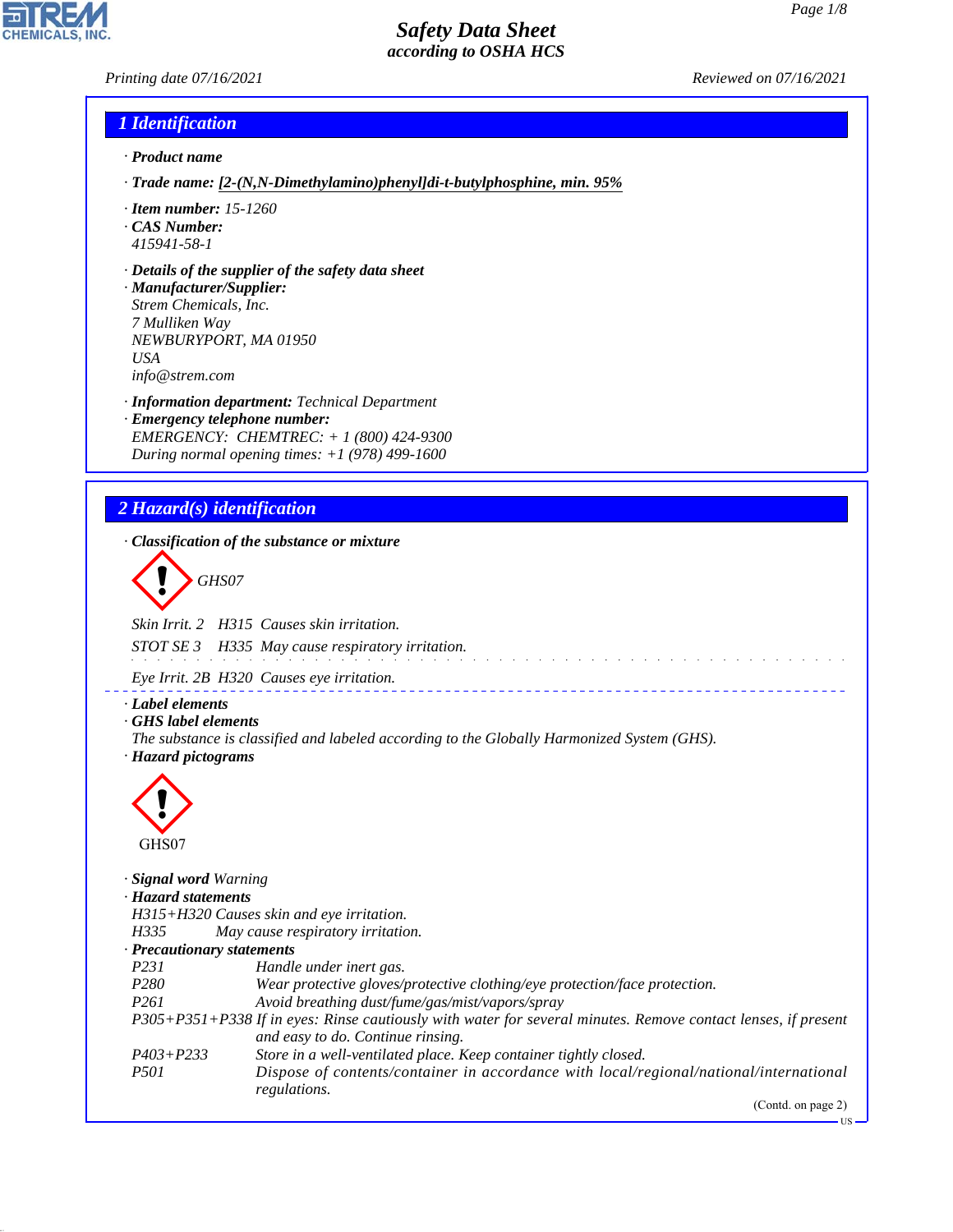(Contd. of page 1)

## *Safety Data Sheet according to OSHA HCS*

*Printing date 07/16/2021 Reviewed on 07/16/2021*







*· Results of PBT and vPvB assessment*

*· PBT: Not applicable.*

*· vPvB: Not applicable.*

# *3 Composition/information on ingredients*

*· Chemical characterization: Substances*

*· CAS No. Description*

*415941-58-1 [2-(N,N-Dimethylamino)phenyl]di-t-butylphosphine, min. 95% amphos*

## *4 First-aid measures*

*· Description of first aid measures*

- *· After inhalation: In case of unconsciousness place patient stably in side position for transportation.*
- *· After skin contact: Immediately wash with water and soap and rinse thoroughly.*
- *· After eye contact:*

*Rinse opened eye for several minutes under running water. If symptoms persist, consult a doctor.*

*· After swallowing: If symptoms persist consult doctor.*

*· Information for doctor:*

- *· Most important symptoms and effects, both acute and delayed No further relevant information available.*
- *· Indication of any immediate medical attention and special treatment needed*
- *No further relevant information available.*

## *5 Fire-fighting measures*

*· Extinguishing media*

- *· Suitable extinguishing agents: Use fire fighting measures that suit the environment.*
- *· Special hazards arising from the substance or mixture No further relevant information available.*
- *· Advice for firefighters*

44.1.1

*· Protective equipment: No special measures required.*

## *6 Accidental release measures*

- *· Personal precautions, protective equipment and emergency procedures Not required.*
- *· Environmental precautions: Do not allow to enter sewers/ surface or ground water.*

(Contd. on page 3)

US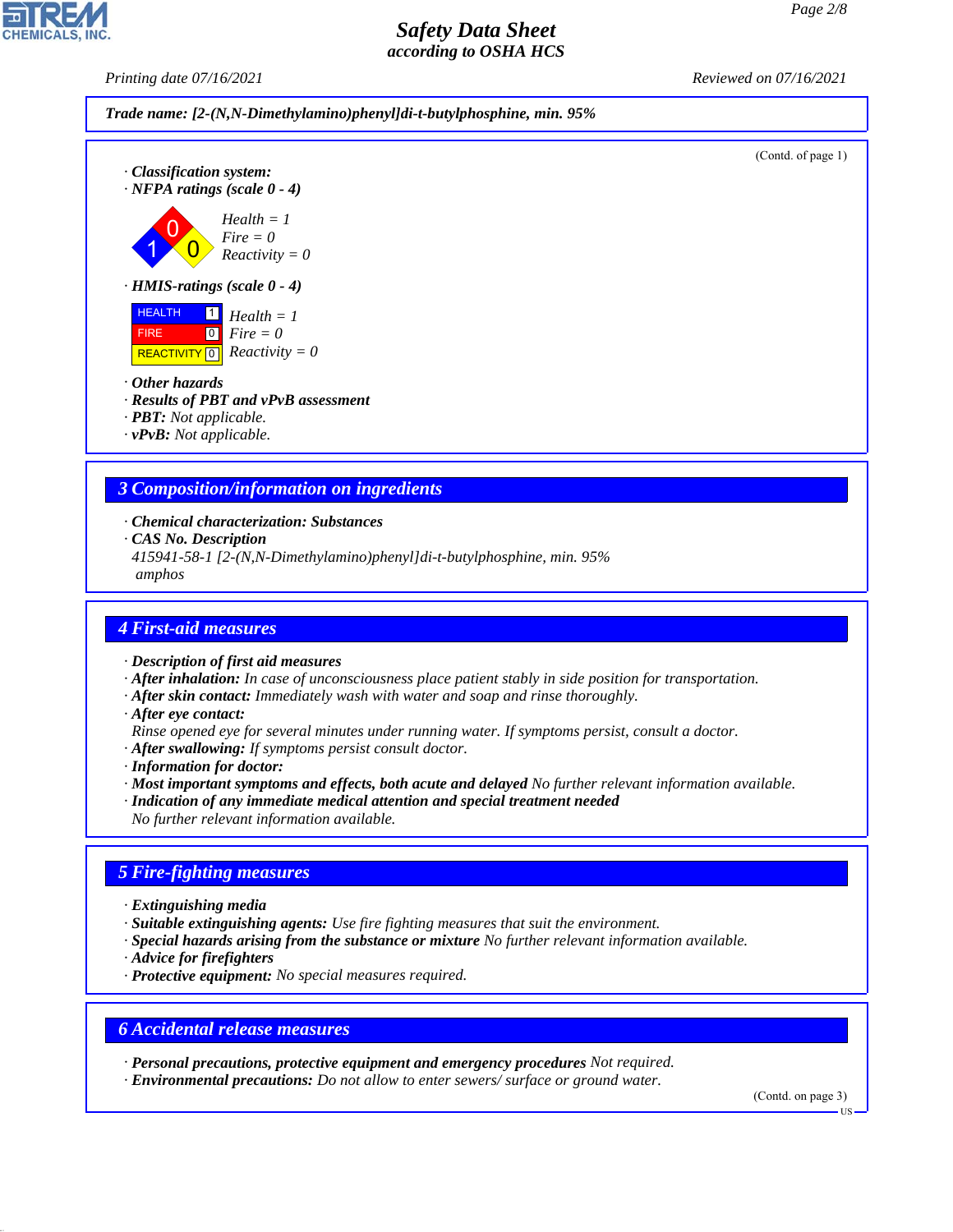*Printing date 07/16/2021 Reviewed on 07/16/2021*

#### *Trade name: [2-(N,N-Dimethylamino)phenyl]di-t-butylphosphine, min. 95%*

(Contd. of page 2)

- *· Methods and material for containment and cleaning up: Dispose contaminated material as waste according to item 13. Ensure adequate ventilation. · Reference to other sections*
- *See Section 7 for information on safe handling. See Section 8 for information on personal protection equipment. See Section 13 for disposal information.*

## *· Protective Action Criteria for Chemicals*

*· PAC-1:*

*Substance is not listed.*

*· PAC-2:*

*Substance is not listed.*

*· PAC-3:*

*Substance is not listed.*

## *7 Handling and storage*

- *· Handling:*
- *· Precautions for safe handling Ensure good ventilation/exhaustion at the workplace.*
- *· Information about protection against explosions and fires: No special measures required.*
- *· Conditions for safe storage, including any incompatibilities*
- *· Storage:*
- *· Requirements to be met by storerooms and receptacles: No special requirements.*
- *· Information about storage in one common storage facility: Not required.*
- *· Further information about storage conditions: Keep receptacle tightly sealed.*
- *· Specific end use(s) No further relevant information available.*

## *8 Exposure controls/personal protection*

- *· Additional information about design of technical systems: No further data; see item 7.*
- *· Control parameters*
- *· Components with limit values that require monitoring at the workplace: Not required.*
- *· Additional information: The lists that were valid during the creation were used as basis.*
- *· Exposure controls*
- *· Personal protective equipment:*
- *· General protective and hygienic measures:*

*Keep away from foodstuffs, beverages and feed.*

- *Immediately remove all soiled and contaminated clothing.*
- *Wash hands before breaks and at the end of work.*
- *Avoid contact with the eyes and skin.*
- *· Breathing equipment: A NIOSH approved respirator in accordance with 29 CFR 1910.134.*
- *· Protection of hands:*



44.1.1

\_S*Protective gloves*

*The glove material has to be impermeable and resistant to the product/ the substance/ the preparation. Due to missing tests no recommendation to the glove material can be given for the product/ the preparation/ the chemical mixture.*

(Contd. on page 4)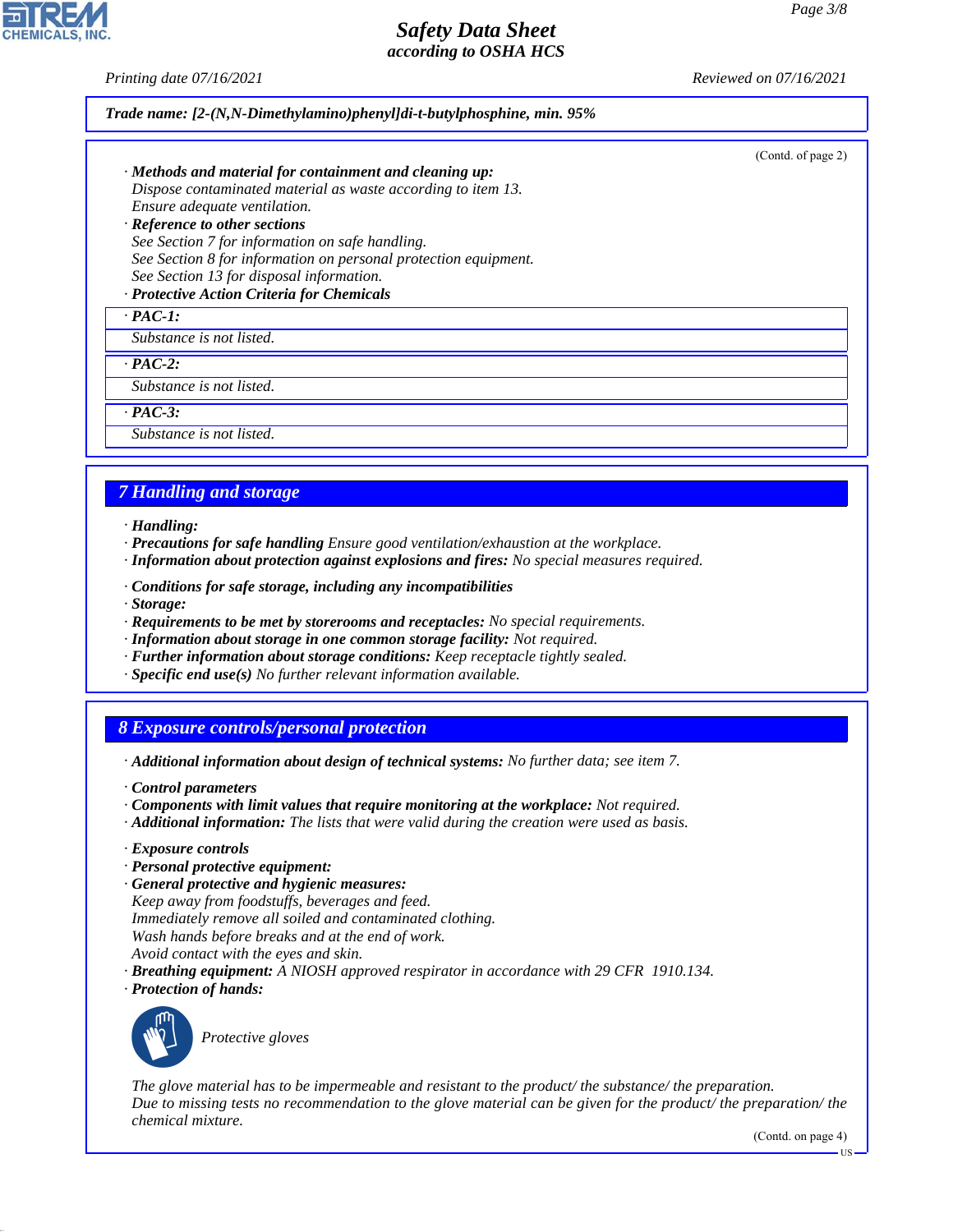### *Printing date 07/16/2021 Reviewed on 07/16/2021*

**CHEMICALS, INC.** 

*Trade name: [2-(N,N-Dimethylamino)phenyl]di-t-butylphosphine, min. 95%*

(Contd. of page 3)

- *Selection of the glove material on consideration of the penetration times, rates of diffusion and the degradation · Material of gloves*
- *The selection of the suitable gloves does not only depend on the material, but also on further marks of quality and varies from manufacturer to manufacturer.*

*· Penetration time of glove material The exact break through time has to be found out by the manufacturer of the protective gloves and has to be observed.*

#### *· Eye protection:*



44.1.1

\_R*Tightly sealed goggles*

# *9 Physical and chemical properties*

| · Information on basic physical and chemical properties    |                                               |  |  |  |  |
|------------------------------------------------------------|-----------------------------------------------|--|--|--|--|
| <b>General Information</b>                                 |                                               |  |  |  |  |
| $\cdot$ Appearance:                                        |                                               |  |  |  |  |
| Form:<br>Color:                                            | Powder<br>Light brown                         |  |  |  |  |
| $\cdot$ Odor:                                              | <b>Odorless</b>                               |  |  |  |  |
| · Odor threshold:                                          | Not determined.                               |  |  |  |  |
|                                                            |                                               |  |  |  |  |
| $\cdot$ pH-value:                                          | Not applicable.                               |  |  |  |  |
| Change in condition                                        |                                               |  |  |  |  |
| <b>Melting point/Melting range:</b>                        | 50-53 °C (122-127 °F)                         |  |  |  |  |
| <b>Boiling point/Boiling range:</b>                        | Undetermined.                                 |  |  |  |  |
| · Flash point:                                             | Not applicable.                               |  |  |  |  |
| · Flammability (solid, gaseous):                           | Not determined.                               |  |  |  |  |
| · Ignition temperature:                                    |                                               |  |  |  |  |
| Decomposition temperature:                                 | Not determined.                               |  |  |  |  |
| · Auto igniting:                                           | Not determined.                               |  |  |  |  |
| · Danger of explosion:                                     | Product does not present an explosion hazard. |  |  |  |  |
| · Explosion limits:                                        |                                               |  |  |  |  |
| Lower:                                                     | Not determined.                               |  |  |  |  |
| <b>Upper:</b>                                              | Not determined.                               |  |  |  |  |
| · Vapor pressure:                                          | Not applicable.                               |  |  |  |  |
| $\cdot$ Density:                                           | Not determined.                               |  |  |  |  |
| · Relative density                                         | Not determined.                               |  |  |  |  |
| · Vapor density                                            | Not applicable.                               |  |  |  |  |
| $\cdot$ Evaporation rate                                   | Not applicable.                               |  |  |  |  |
| · Solubility in / Miscibility with                         |                                               |  |  |  |  |
| Water:                                                     | Insoluble.                                    |  |  |  |  |
| · Partition coefficient (n-octanol/water): Not determined. |                                               |  |  |  |  |
| · Viscosity:                                               |                                               |  |  |  |  |
| Dynamic:                                                   | Not applicable.                               |  |  |  |  |
|                                                            | (Contd. on page 5)                            |  |  |  |  |

US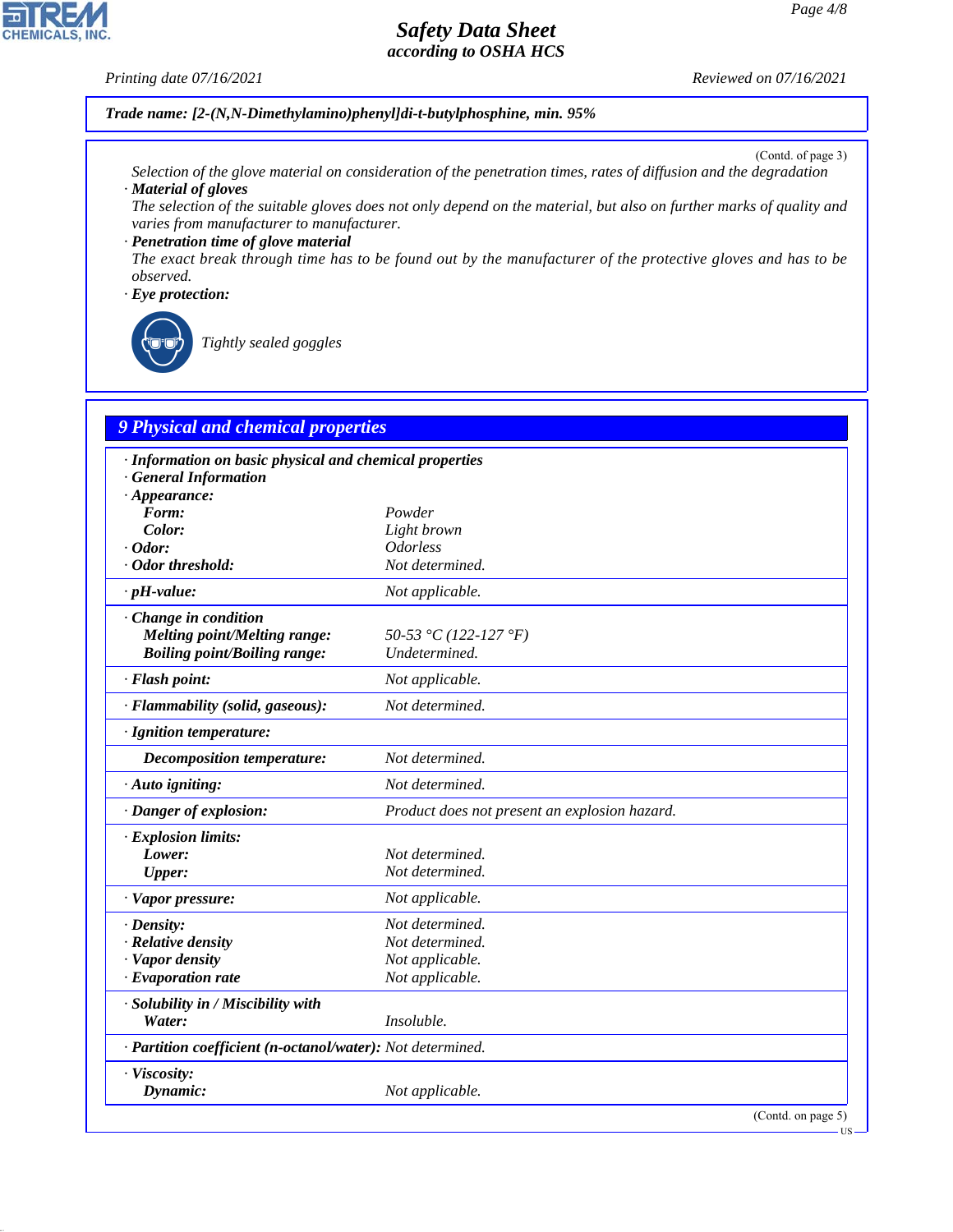*Printing date 07/16/2021 Reviewed on 07/16/2021*

*Trade name: [2-(N,N-Dimethylamino)phenyl]di-t-butylphosphine, min. 95%*

|                           |                                            | (Contd. of page 4) |
|---------------------------|--------------------------------------------|--------------------|
| Kinematic:                | Not applicable.                            |                    |
| · Solvent content:        |                                            |                    |
| Organic solvents:         | $0.0\%$                                    |                    |
| <b>VOC</b> content:       | 0.0 g/l / 0.00 lb/gl                       |                    |
| Solids content:           | $100.0\%$                                  |                    |
| $\cdot$ Other information | No further relevant information available. |                    |

## *10 Stability and reactivity*

*· Reactivity No further relevant information available.*

*· Chemical stability*

*· Thermal decomposition / conditions to be avoided: No decomposition if used according to specifications.*

- *· Possibility of hazardous reactions No dangerous reactions known.*
- *· Conditions to avoid No further relevant information available.*
- *· Incompatible materials: No further relevant information available.*
- *· Hazardous decomposition products: No dangerous decomposition products known.*

## *11 Toxicological information*

- *· Information on toxicological effects*
- *· Acute toxicity:*
- *· Primary irritant effect:*
- *· on the skin: Irritant to skin and mucous membranes.*

*· on the eye: Irritating effect.*

- *· Sensitization: No sensitizing effects known.*
- *· Additional toxicological information:*

*· Carcinogenic categories*

*· IARC (International Agency for Research on Cancer)*

*Substance is not listed.*

*· NTP (National Toxicology Program)*

*Substance is not listed.*

*· OSHA-Ca (Occupational Safety & Health Administration)*

*Substance is not listed.*

# *12 Ecological information*

- *· Toxicity*
- *· Aquatic toxicity: No further relevant information available.*
- *· Persistence and degradability No further relevant information available.*
- *· Behavior in environmental systems:*
- *· Bioaccumulative potential No further relevant information available.*
- *· Mobility in soil No further relevant information available.*
- *· Additional ecological information:*
- *· General notes:*

44.1.1

*Water hazard class 1 (Self-assessment): slightly hazardous for water*

*Do not allow undiluted product or large quantities of it to reach ground water, water course or sewage system.*

(Contd. on page 6)

**HS**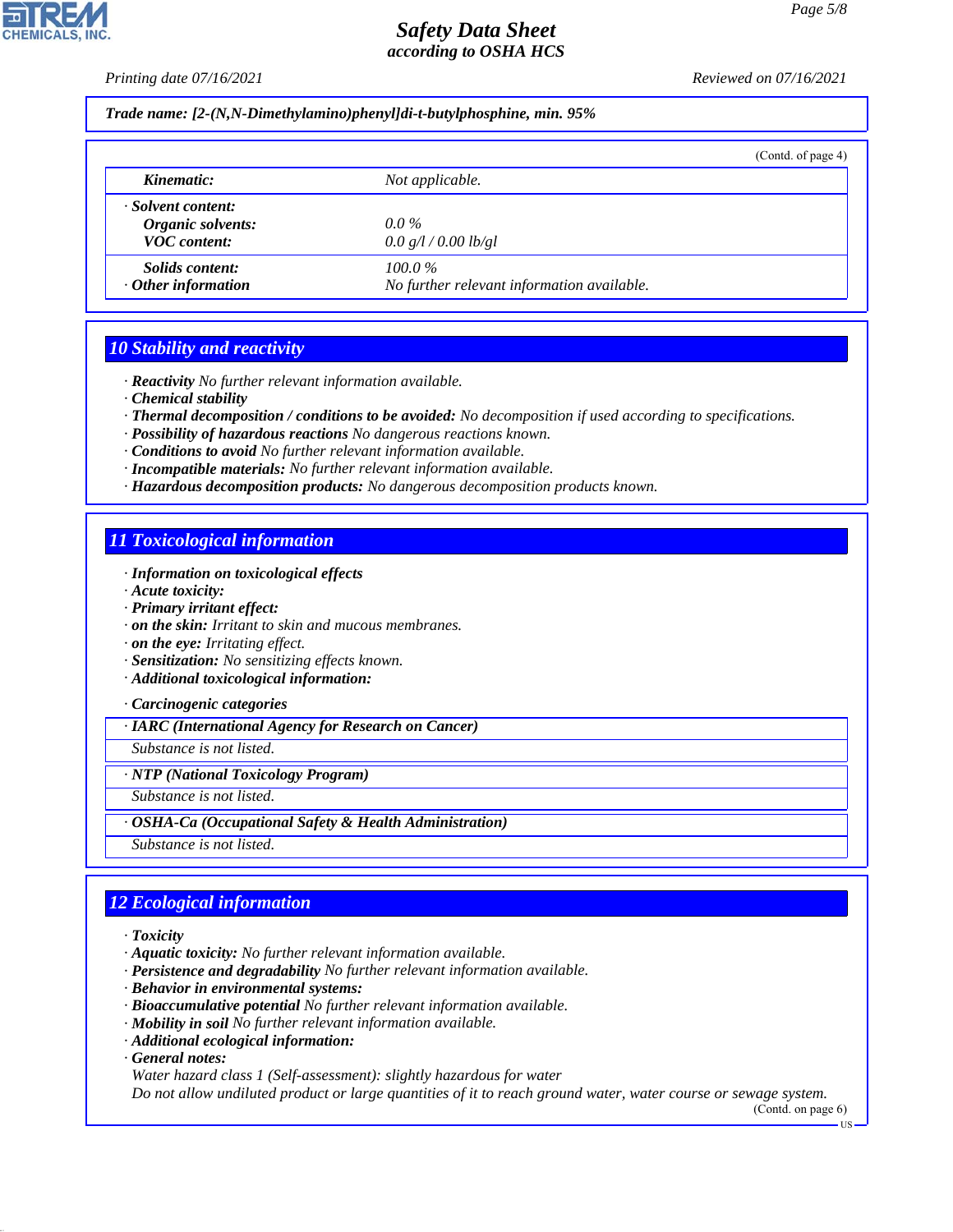**CHEMICALS, INC.** 

*Printing date 07/16/2021 Reviewed on 07/16/2021*

*Trade name: [2-(N,N-Dimethylamino)phenyl]di-t-butylphosphine, min. 95%*

(Contd. of page 5)

### *· Results of PBT and vPvB assessment*

*· PBT: Not applicable.*

*· vPvB: Not applicable.*

*· Other adverse effects No further relevant information available.*

## *13 Disposal considerations*

*· Waste treatment methods*

*· Recommendation:*

*Must not be disposed of together with household garbage. Do not allow product to reach sewage system.*

*· Uncleaned packagings:*

*· Recommendation: Disposal must be made according to official regulations.*

| <b>14 Transport information</b>                                                     |                 |
|-------------------------------------------------------------------------------------|-----------------|
| $\cdot$ <i>UN-Number</i><br>· DOT, ADN, IMDG, IATA                                  | not regulated   |
| $\cdot$ UN proper shipping name<br>· DOT, ADN, IMDG, IATA                           | not regulated   |
| $\cdot$ Transport hazard class(es)                                                  |                 |
| · DOT, ADN, IMDG, IATA<br>· Class                                                   | not regulated   |
| · Packing group<br>· DOT, IMDG, IATA                                                | not regulated   |
| · Environmental hazards:<br>$\cdot$ Marine pollutant:                               | No              |
| Special precautions for user                                                        | Not applicable. |
| · Transport in bulk according to Annex II of<br><b>MARPOL73/78 and the IBC Code</b> | Not applicable. |
| · UN "Model Regulation":                                                            | not regulated   |

# *15 Regulatory information*

*· Safety, health and environmental regulations/legislation specific for the substance or mixture · Sara*

*· Section 355 (extremely hazardous substances):*

*Substance is not listed.*

*· Section 313 (Specific toxic chemical listings):*

*Substance is not listed.*

*· TSCA (Toxic Substances Control Act):*

*Substance is not listed.*

44.1.1

(Contd. on page 7)

US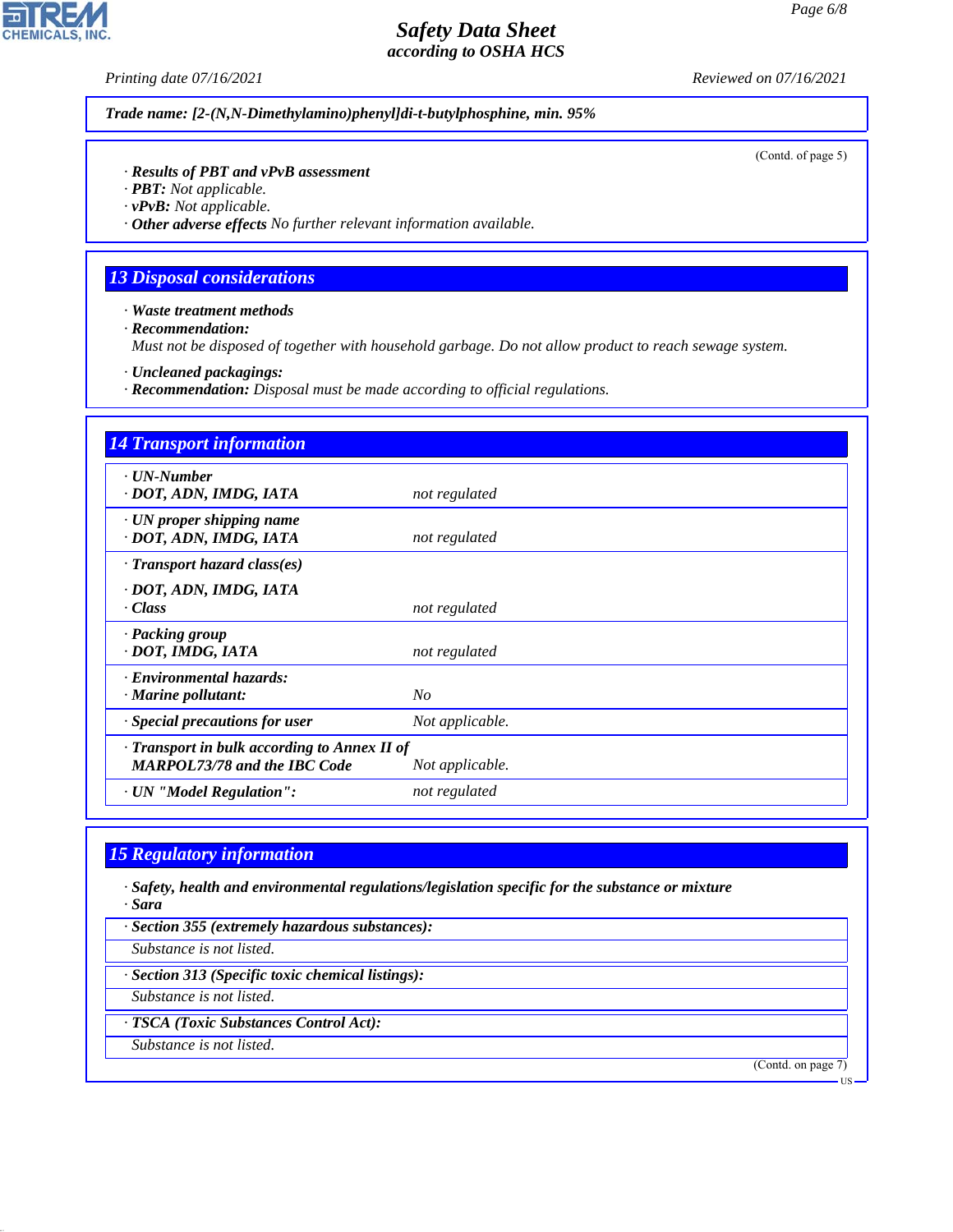**CHEMICALS, INC** 

*· Proposition 65*

*Printing date 07/16/2021 Reviewed on 07/16/2021*

*Trade name: [2-(N,N-Dimethylamino)phenyl]di-t-butylphosphine, min. 95%*

(Contd. of page 6)

| Chemicals known to cause cancer: |  |  |
|----------------------------------|--|--|

*Substance is not listed.*

*· Chemicals known to cause reproductive toxicity for females:*

*Substance is not listed.*

*· Chemicals known to cause reproductive toxicity for males:*

*Substance is not listed.*

*· Chemicals known to cause developmental toxicity:*

*Substance is not listed.*

*· Carcinogenic categories*

*· EPA (Environmental Protection Agency)*

*Substance is not listed.*

*· TLV (Threshold Limit Value established by ACGIH)*

*Substance is not listed.*

*· NIOSH-Ca (National Institute for Occupational Safety and Health)*

*Substance is not listed.*

*· GHS label elements*

*The substance is classified and labeled according to the Globally Harmonized System (GHS). · Hazard pictograms*



| Signal word Warning                                                                                           |
|---------------------------------------------------------------------------------------------------------------|
| · Hazard statements                                                                                           |
| H315+H320 Causes skin and eye irritation.                                                                     |
| May cause respiratory irritation.                                                                             |
| $\cdot$ Precautionary statements                                                                              |
| Handle under inert gas.                                                                                       |
| Wear protective gloves/protective clothing/eye protection/face protection.                                    |
| Avoid breathing dust/fume/gas/mist/vapors/spray                                                               |
| P305+P351+P338 If in eyes: Rinse cautiously with water for several minutes. Remove contact lenses, if present |
| and easy to do. Continue rinsing.                                                                             |
| Store in a well-ventilated place. Keep container tightly closed.                                              |
| Dispose of contents/container in accordance with local/regional/national/international<br>regulations.        |
|                                                                                                               |

*· National regulations:*

*· Water hazard class: Water hazard class 1 (Self-assessment): slightly hazardous for water.*

*· Chemical safety assessment: A Chemical Safety Assessment has not been carried out.*

## *16 Other information*

44.1.1

*This information is based on our present knowledge. However, this shall not constitute a guarantee for any specific product features and shall not establish a legally valid contractual relationship.*

*· Department issuing SDS: Technical Department.*

*· Contact: Technical Director*